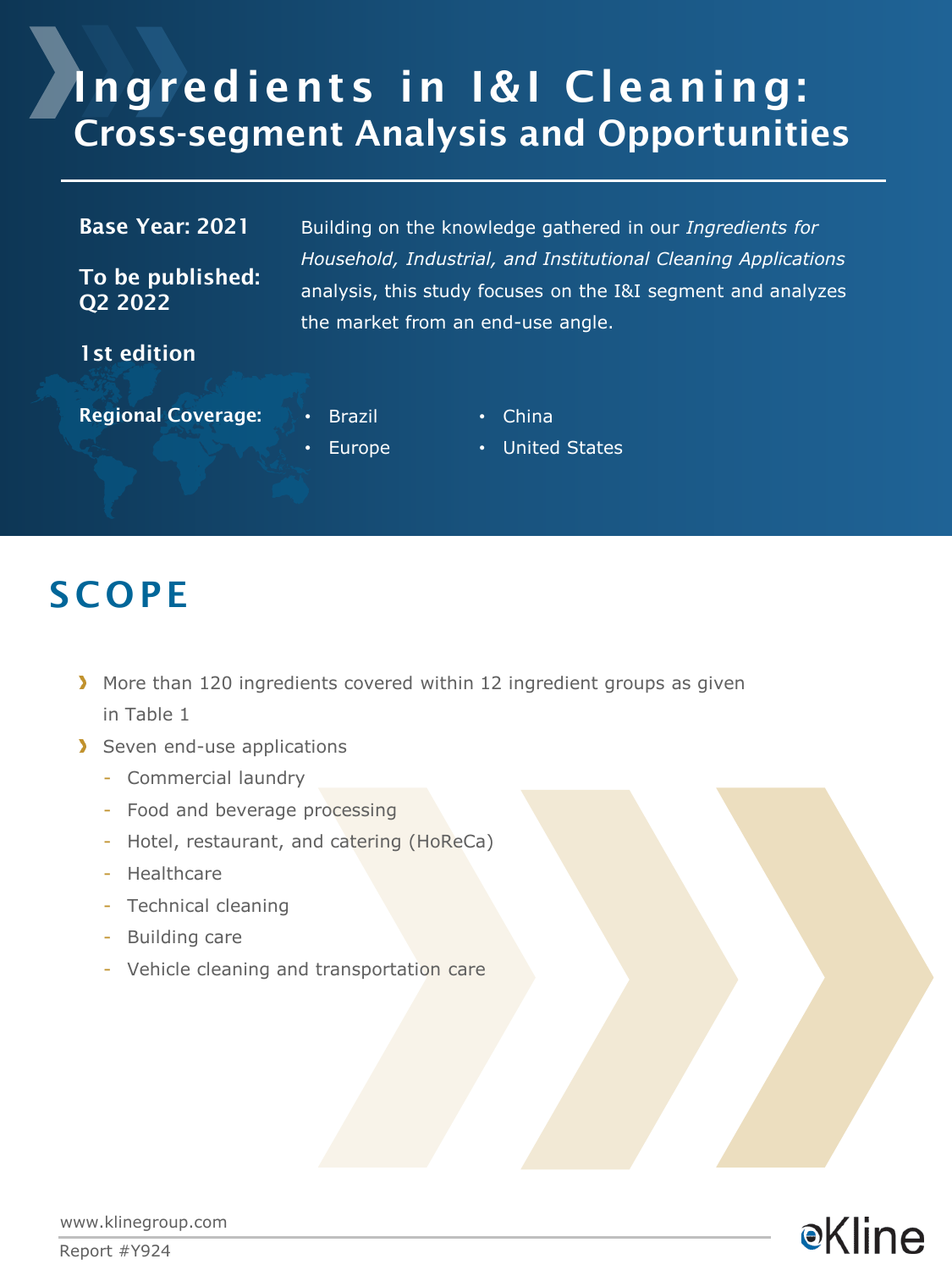

# TABLE OF CONTENTS

#### **Database**

The database provides information at the ingredient level across all ingredient groups and allows users to fully customize the view. Data available includes the following:

- Consumption of each ingredients by end-use application and region
- Supplier sales by chemical type and region
- Average market pricing of chemical by region
- Forecast consumption (2021-2026)



#### **TABLE 1. INGREDIENT GROUPS COVERED**

#### Concise reports

The report includes one chapter per end-use application for each of the covered regions. Each chapter will provide information on:

- Industry macroeconomics
- Ingredients consumption
- Competitive landscape
- Market drivers and restraints, including trends
- Appraisal and outlook

The reports are designed to qualitatively explain market dynamics showed in the database.

| TABLE 1. INGREDIENT GROUPS COVERED |                                                        |  |
|------------------------------------|--------------------------------------------------------|--|
| <b>Ingredient Groups</b>           | <b>Ingredient Examples</b>                             |  |
| Antimicrobials                     | BIT, CIT/MIT, PCMC, PCMX, quats, etc.                  |  |
| Bleach and bleach activators       | Perborates, TAED, Hydrogen peroxide, etc.              |  |
| Enzymes                            | Amylases, Cellulases, Lipases, etc.                    |  |
| Fragrances                         | Fragrances                                             |  |
| Functional polymers                | CMC, PVP, PVPP, PET-PEG Copolymer, PE wax,<br>etc.     |  |
| Odor control agents                | Cyclodextrins and Zinc salts                           |  |
| Optical brighteners                | Distyryl and stilbene derivatives, DSDBP, etc.         |  |
| Organic sequestrants               | Citrates, phosphonates, EDTA and derivatives,<br>etc.  |  |
| Rheology control agents            | CMC, HEC, bentonites, carbomer, etc.                   |  |
| Specialty silicones                | Functionalized and nonfunctionalized fluids, etc.      |  |
| Solvents                           | Organic solvents                                       |  |
| Surfactants                        | Alkyl benzene sulfonates, alcohol ethoxylates,<br>etc. |  |
|                                    |                                                        |  |

**e**Kline

www.klinegroup.com

Report #Y924